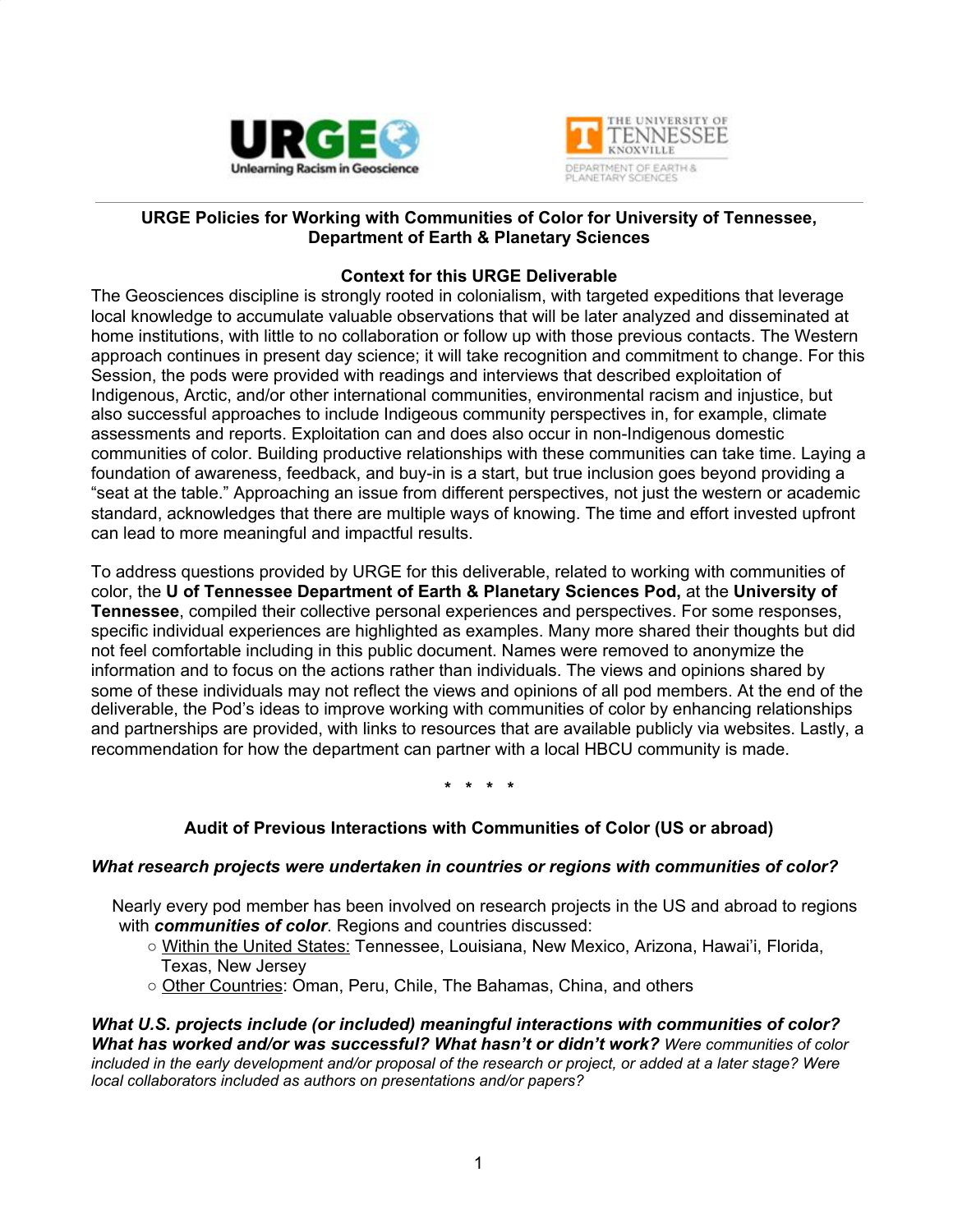U.S. Example 1 (provided by pod member A): A collaboration with the Malcolm X Shabazz High School (the population of which was, at the time, 100% minoritized students )in Newark, NJ, started in 2013. Students participated in research and had opportunities to present their research fundings at regional and national conferences. The project has continued as an attempt to work with local high school students via an NSF GEOPATHS grant. This project is moving forward with local partners in Tennessee, including Freedom Schools of East [Tennessee](https://www.easttnfreedomschools.com/) and Big [Brothers](https://www.tennesseebig.org/) Big Sisters of East [Tennessee.](https://www.tennesseebig.org/) Overall, the program has successfully involved >120 high school students in research. However, a major challenge has been that the incentives for a pre-tenure faculty member do not align well with the work required to make projects like these successful. Similarly, working with public schools has been a challenge. Although many teachers and high school administrators were enthusiastic about the idea of collaborating, these people did not realistically have time to engage in a meaningful collaboration given the other pressures on their time and energy.

U.S. Example 2 (provided by pod member B): A pilot research project was performed with students at South Doyle Middle School, Knoxville, TN (32% racial and ethnic minorities, the majority of which are Black). The project included guest lectures at the school and monthly visits to check on experiment progress. The students seemed to enjoy the interactions and become personally invested in the research. However, complications unrelated to the research forced the project to end early due to faculty turnover.

U.S. Example 3 (provided by A & B): In general, the public schools in the Knoxville area have higher percentages of Black students compared to county demographics; for example, the demographics of the Fulton High School Student Population: Black or African American (35.1%), Hispanic (21.7%), two or more races (5.6%), Asian (0.1%), American Indian (0.1%), White (37.5%). Current efforts are underway, as part of their NSF GEOPATHS project, to generate lesson kits in required high school science disciplines. These kits will be tested and refined with the McClung Museum and made available to area teachers through the Knox County Public Library System at little to no cost. Kits meet specific curriculum requirements in biology, chemistry, and physics, but are rooted in the Geosciences. Once COVID-19 restrictions relax, these lesson kits will be the subject of several free teacher workshops.

U.S. Example 4 (provided by pod member C): For ongoing research on the Island of Hawai'i research, there is a strong need to balance Native Hawaiian cultural practices with Western scientific approaches. The State of Hawai'i is indigenous land, and the researchers needed to recognize that the volcanic features intended for study are on the ancestral lands of the Native Hawaiian people. The features may also be considered kapu, as sacred, forbidden sites that should stay undisturbed, within the traditional Hawaiian cultural and religious landscape. But, the volcanic features have scientific significance. For the previous work, the researchers engaged with local communities, including Native Hawaiians, through public talk story, and with non-profit organizations whose missions are to protect and conserve the natural landscape. Partnering with the local groups involved a lot of community action, like picking up garbage along the roads and eradicating invasive plant species on community land. The research group is also consulting with (and paying) wth a Cultural Advisor employed by the Bishop Museum in Honolulu to assist in training the PIs in Native Hawaiian cultural practices that can be used to improve recruiting students into the research from Hawaiian Title 1 schools, Pacific Island universities and community colleges, and through the UH [Pasefika](http://www.manoa.hawaii.edu/omsspasefika/) Passion Pipeline. The team already has mentored Pacific Islander students, and is working on ways to leverage their activities in Honolulu on Hawai'i island. The research team also incorporates ceremony and protocol, such as with kipuna, local Native Hawaiian elders, like for performing land blessing ceremonies.

### *What international projects included meaningful interactions with those communities of color, including the use/employment of local collaborators / liaisons / guides? Were they included in the*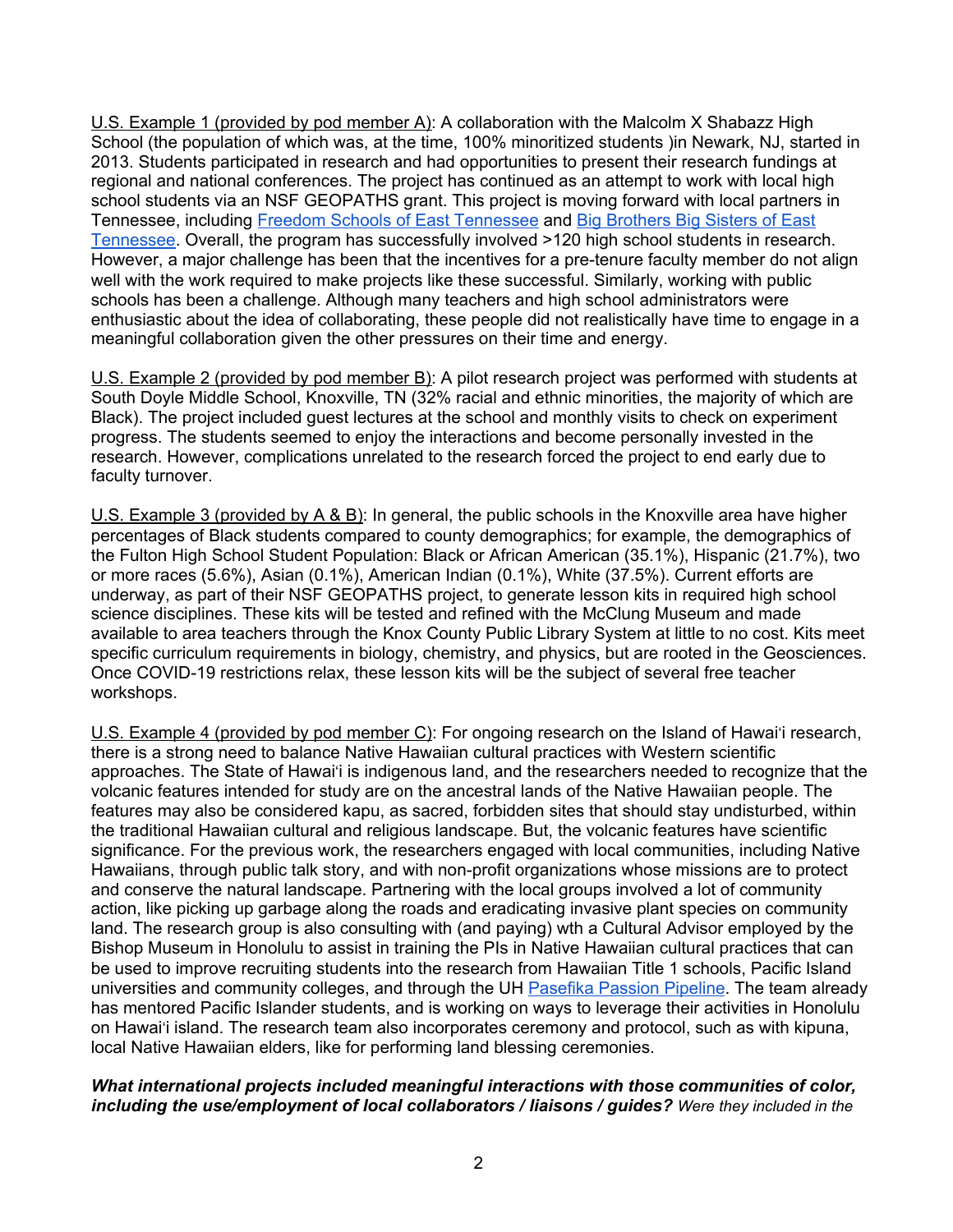early development and/or proposal of the research or project itself, or added at a later stage? Were any local *collaborators included as authors on presentations and/or papers? Were local names used for landmarks or features, adhering to restrictions and customs?*

International Example 1 (provided by pod member D): They were involved with the Oman Drilling Project that worked closely with the Sultanate of Oman, not only to get approval for drilling but also for there to be full inclusion of junior researchers, undergraduates and career geoscientists from Oman in all stages of the project from planning to characterization of cores to sample archiving.

International Example 2 (provided by pod member E): The research group is providing water quality reports to local and Indigenous groups in central Peru, which will improve knowledge of the springs and regional water quality. The team incorporated members of the community in the field sampling (i.e., people guide the team to additional springs that were not publicly known and to springs that were most appropriate for the types of samples they were collecting). These interactions also encouraged the team to learn about the community connection to the springs, also built a relationship with the community for ongoing work, made connections to distribute findings amongst the community, and built trust. The researchers were also able to gain knowledge from the local communities who are able to observe changes in springs directly after events, such as earthquakes. They are also involved in discussing geologic hazards and their prior or risk of impact to the remote communities.

International Example 3 (provided by pod member F): As part of past NSF-funded research in Region II of Chile, and at the El Tatio geyser field in the Atacama Desert, the team paid local, mostly Indigenous, community members to help with field trip logistics, including food preparation, lodging in local residences (including on village church grounds), and being guides or drivers. The purpose of the research was to understand the arsenic cycle throughout the region, starting at El Tatio, which is the headwaters to the only regional river. Natural groundwater and surface water arsenic concentrations in this region are among the highest in the world. As part of the project (which was planned from the beginning at the proposal stage), the team met with regional leaders (equivalent of mayors, but really tribal chiefs) in neighboring villages to discuss the research findings related to arsenic, and explained the scientific and conservation value of El Taio, but they were also able to learn about local problems related to tourism and water resource exploitation due to geothermal energy production.The team gave presentations in Spanish to the local communities and to the geothermal companies, to inform about the arsenic cycle. During these visits to the villages, the group always brought gifts like fresh fruit and vegetables, and school supplies for the children, but also flowers. These were rewarding experiences for everyone.

International Example 4 (provided by pod member G): This pod member is involved with an ongoing project that involves collaborators and specimens from several east African countries. However, the project is in its earliest stages. All publications are planned to include local collaborators, and funding includes local institutions.

### **Overall, what worked well in these interactions?**

These were some of the general points made during discussion of this question:

- It's important to pay people to be involved on a project, especially when the research is being done in a region with communities of color or where there are or have been marginalized communities.
- It's important to increase a project's success by helping students, consultants, advisors, etc. understand and navigate the field or museum work being done. Some students or others (including BIPOC) may not be comfortable with what is required of them (i.e., for field work).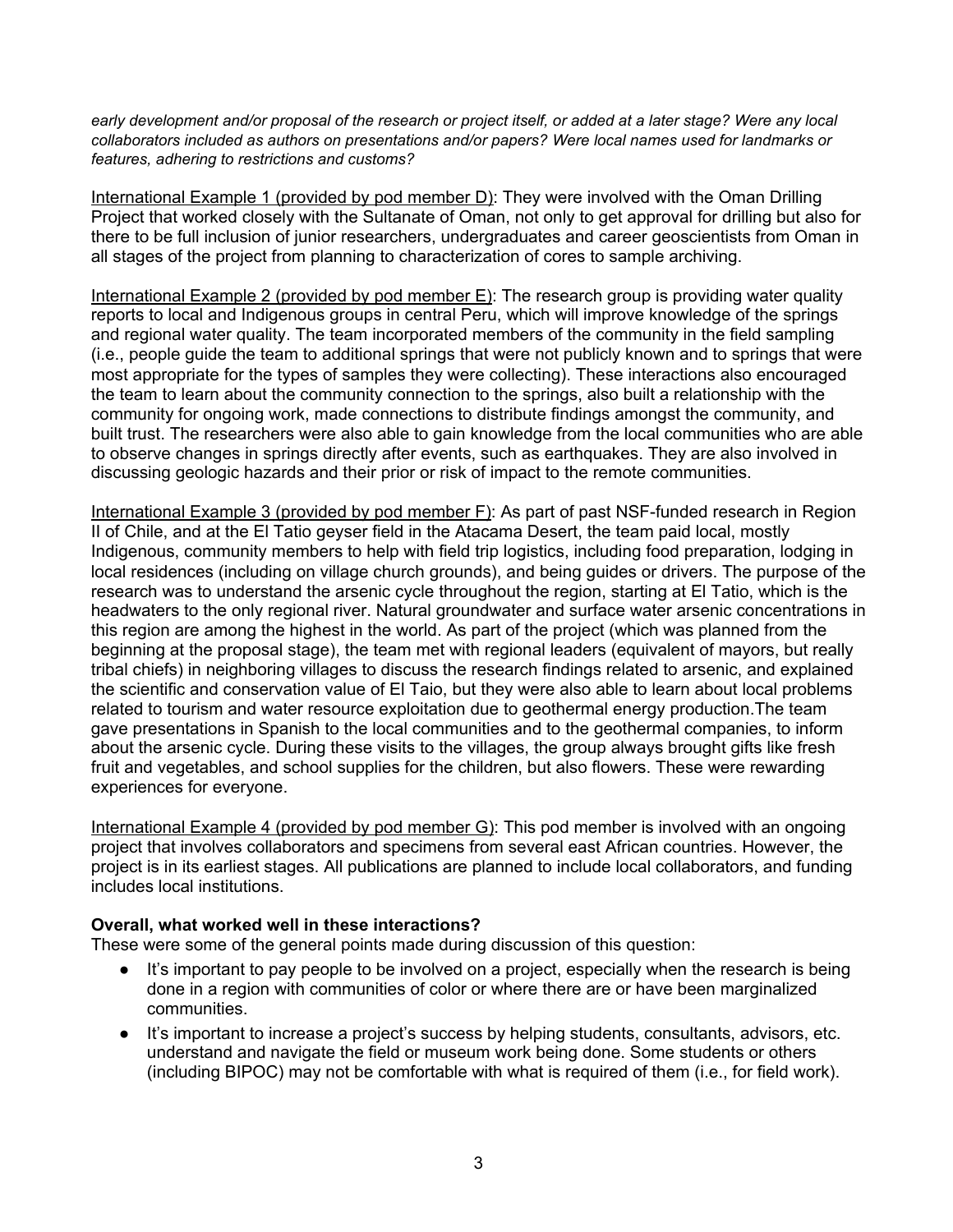- It's important to have food and other activities (e.g., ceremony, program, events) that will pay respect to local cultural practices.
- It is important to train people in best DEI practices when interacting with communities of color, this includes PIs, students, assistants, etc.
- For performance evaluations of faculty, students, staff, etc., it is important to recognize that meaningful DEI activities have value and that consideration should be given for how such DEI activities impact career duties (i.e., DEI activities can be time-consuming and take away from the more traditional ways we "value" career productivity, like publications).
- It is important to work in the context of, and leverage, DEI programs for communities of color within one's organization. For instance, at UT, there are a number of faculty (some of whom recently received awards for their DEI work) who are already doing the hard work needed to establish relationships and partnerships. Reinventing the wheel is time-consuming for everyone, so working with people, and partnering, with organization groups and people will help.
- It is important to include local communities of color when developing our proposals and research plans, and to include community members in proposal and publication writing as collaborators.
- When working with teachers (e.g., for K-12 work), it's important to provide materials, lesson plans, etc. to students and teachers for free (ideally) or at an absolutely minimum cost, because school funding is decided by property taxes. The poorest communities have the least funded schools.
- Also for K-12 activities in communities of color, some attention must be given to meeting curriculum requirements, in some way, or else teachers may not receive permission from administrators for any interactions or activities. Student performance on standardized tests, based on the standard curriculum, are used to determine funding and promotion in schools, so enrichment of the basic curriculum, for the sake of enrichment, is often the first to go.

### **What did not work well, and how can this be better addressed in future plans?**

These were some of the general points made during discussion related to this question:

- BIPOC people within communities of color may become "overused" and exploited. This can be with invitations for speakers, use of BIPOC people for institutional or organization, or research group photographs, websites, recruiting materials, etc. This can also happen if communities of color are in field areas that are heavily visited, such as the American Southwest. Involving tribal groups may be the same groups that everyone wants to interact with, and this can become a burden to the community.
- There may be times when, while trying to balance and improve interactions with communities of color, that actions still result in being, or coming across as, imperialistic and colonistic.
- With respect to working with public school systems and K-12 teachers, their goals may not align with scientific goals for the research, even if initially everything seemed to match. To alleviate these potential issues, it would be best to start with pilot studies/proof-of-concept partnerships.

**\* \* \* \***

### **Ways to Improve the Outcome of Projects Already Undertaken**

These were some general ideas that came from discussion:

- *Reimagine geoscience research, particularly field work, that involves communities of color:* To be aware of and improve upon the legacy of imperialism, colonialism, and racism that may have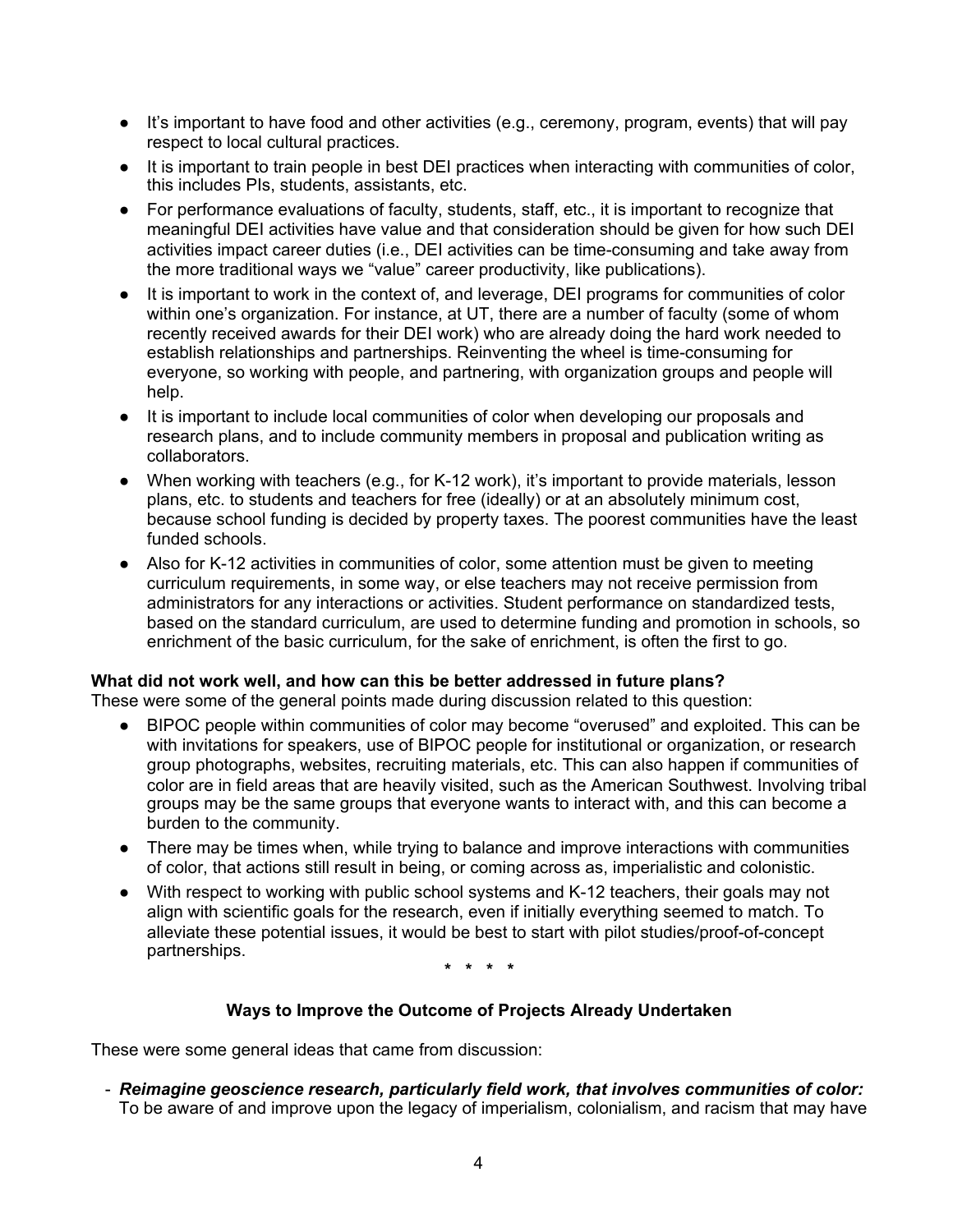been caused by the Geosciences, a huge first step is recognizing that past actions (e.g., for field work done in regions with communities of color) may have had negative impacts, whether directly or indirectly, on those communities. The second step would be to commit to change and acknowledge the importance of involving communities of color in the research.

- *Include awareness training in activity planning:* To encourage awareness within the research team regarding local cultural and/or religious practices, including important customs, days, ceremonies, protocols, and activities that would respectfully engage communities of color, hire a community member to consult early on in the planning of field work or other research activities. Part of the training may include hiring someone, like an outside faculty member, during the planning stages of the research who has experience in developing strong connections with communities of color.
- *Provide land acknowledgements,* where and when appropriate. If land acknowledgements are not available (e.g., for UT), then work to prepare one in a meaningful way that shows respect and gratitude for the Indigenous people whose land you work on or will work on.
- *Make real, meaningful local connections:* Find, consult, and partner with "trusted" persons within the community to help reduce the unknown between "you" (as the "outsider") and the community. This would involve paying people for their time; do not expect people to volunteer for your research or outreach activities.Essentially, make the research activities "work with communities" rather than "work for communities."
- *Increase the capacity for the research by involving non-traditional people:* Including people who we might not ordinarily consider for a research project, such as teachers, community leaders, community members, etc., and include then from pre-funding (proposal writing) through to any publications or presentations about the project.
- *Always ask permission and ask what you can provide in return***:** It is important to open a dialogue with community members rather than demanding or requesting an audience with members of the community. Procedures may not be obvious to an outsider, and conversations need to be had prior to partnering. This becomes critically important when needing to be seen as someone who is responding to the needs of the community rather than imposing specific research needs on the community.
- *Accept "no" or "not at this time" from people:* Recognize that there will be challenges to navigate when working with communities with color, maybe initially or continuously throughout your project. Be prepared to navigate reluctance to engage while also trying to work within the confines given by the community and not around the community.
- *Review performance evaluation materials and expectations:* For faculty, students, and staff, there is a need to redefine award and promotion/tenure guidelines that take into account active engagement in DEI activities professionally. Time, resources, and scholarship are needed to leverage, develop, and implement DEI programs and partnerships in meaningful ways that are sustainable and that are beneficial. Expectations need to explain how these activities are assessed compared to traditional mechanisms for awards and promotion (i.e., grant dollars, publications).

# **Resources / Guidelines for Working and Partnering with Communities of Color**

- Local campus student groups:
	- Minorities in Agriculture, Natural [Resources,](https://utk.collegiatelink.net/organization/MANRRS) and Related Sciences (MANRRS)